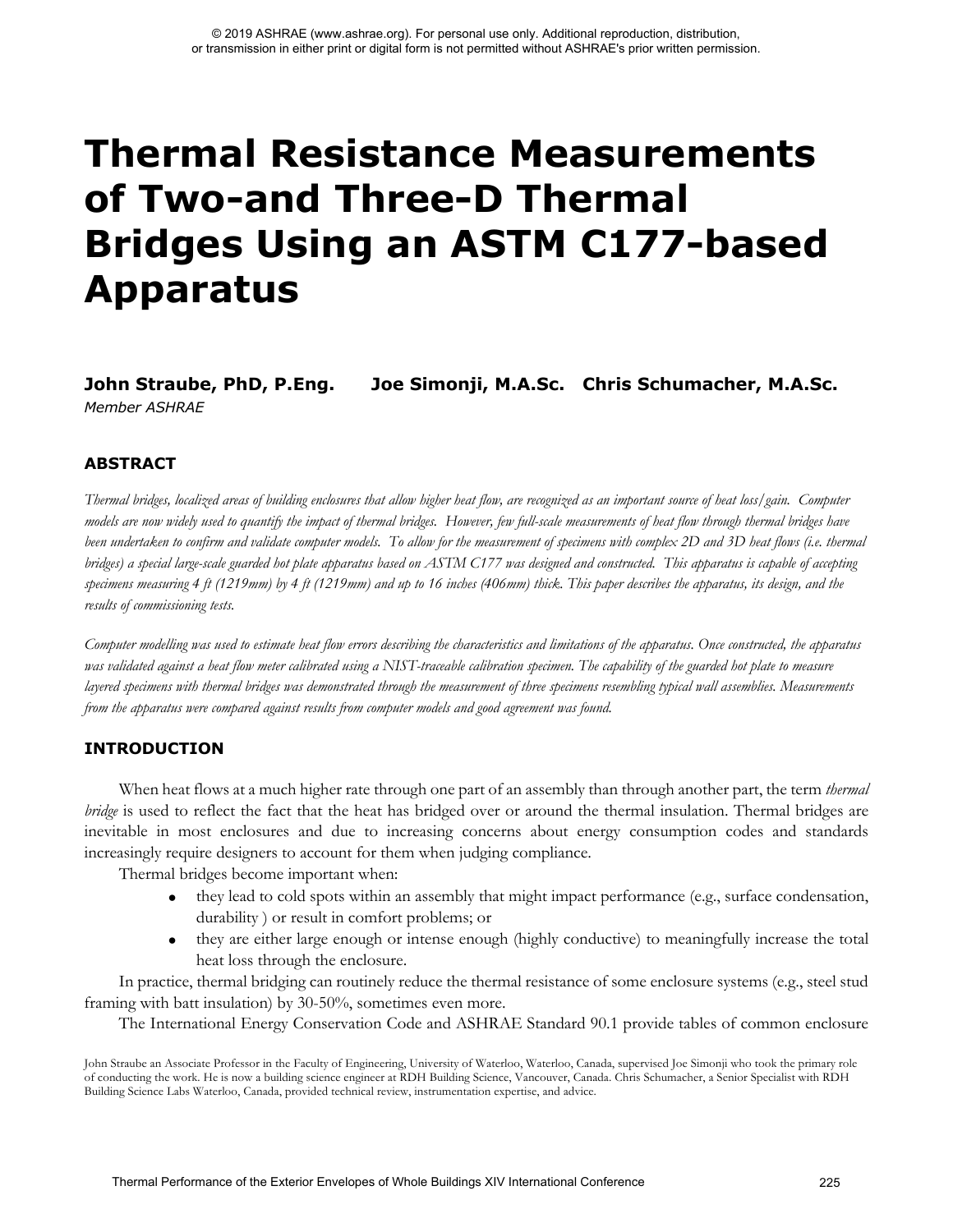assemblies with continuous insulation as one compliance path intended to limit thermal bridging. Calculations of overall heat transfer coefficients and full-scale ASTM C1363 hot-box testing are alternate paths for more complex and nontabulated assemblies. Estimates of the actual overall heat transfer coefficients of each enclosure assembly in a building are also required if whole building energy modeling is used. For some European jurisdictions and Passive House projects linear and point transmittance values are required (e.g. ISO 10211 and ISO 14683).

Although the overall heat transfer coefficient of some enclosure systems can be calculated using simple onedimensional assumptions, two-dimensional details such as solid slab balcony penetrations, solid parapets, and framing systems will often require at least two-dimensional calculations, such as finite-element computer calculations or even parallel path and isothermal planes methods. Some thermal bridges must inevitably be modeled in three-dimensions: cladding attachment, structural beam and column penetrations, and service piping and ductwork are all inherently threedimensional. There are many three-dimensional finite volume computer programs available to aid thermal analysis which are increasingly being deployed to calculate the thermal impact of 3D details.

Despite the increasing prevalence of three-dimensional calculations to support design and code compliance, few physical measurements [Martin 2012, Prata 2017] of the thermal performance of specific building details have been tested to validate the computer models. Phenomena such as contact resistance, convection, and radiation can cause appreciable errors in some of these models and require judgement and experience to properly incorporate into a model. The lack of physical measurements limits the pool of information which could help validate such choices.

The need that the research outlined in this paper is intended to address is the development of a test apparatus and methodology able to physically measure, with reasonable accuracy, a range of building-scale thermal bridges and thereby allow for the verification and validation of computer models.

### **MEASURING THERMAL PERFORMANCE**

Researchers may use a number of techniques and a range of apparatuses to measure the thermal performance of building enclosures and materials. The most common apparatus used to measure the thermal conductivity of materials is a heat flow meter: ASTM C518 [ASTM 2017] compliant equipment with specimen dimensions of 300 to 600 mm square are the most common in North America. Full-scale enclosure assembly performance, with a specimen size of about 1.8 x 2.4 m or larger, is routinely measured by a guarded hot box apparatus such as the ASTM C1363 [ASTM 2011]. A guarded hot plate, following ASTM C177 [ASTM 2013] represents a useful middle ground between these two apparatuses.

Guarded hot plates allow for the testing of specimens that are too thick (over 8" or 200 mm) or large (over 600 mm by 600 mm) for a heat flow meter but provide better accuracy and lower cost than a guarded hot box. A guarded hot plate also has the advantage that it is an absolute method of measuring the thermal conductivity of specimens unlike heat flow meters which are calibrated to a reference standard. As such they have a long history of being used to set national thermal conductivity standards [Zarr 2001]. An ideal apparatus should also allow for the measurement of specimens oriented in a horizontal, sloped, or vertical orientation with heat flow in the same direction and of the same magnitude as expected in a building application. This capability is critical for testing multi-layer glazing systems and highly air permeable penetrations (e.g., hollow tubes) which may allow natural convection.

The objective of the work described below was to design, construct, commission, and validate a rotatable guarded hot plate apparatus for measuring the thermal conductivity of thick insulation specimens and complex thermal bridge assemblies.

This paper briefly describes the apparatus developed and presents early results used to validate the accuracy of the measurements.

### **Apparatus Description**

The single-sided guarded hot plate apparatus was developed to be an ASTM C177-13 compliant. The basic operating methodology can be found in the Standard and a series of ASTM Symposia (ASTM STP 544 1974, ASTM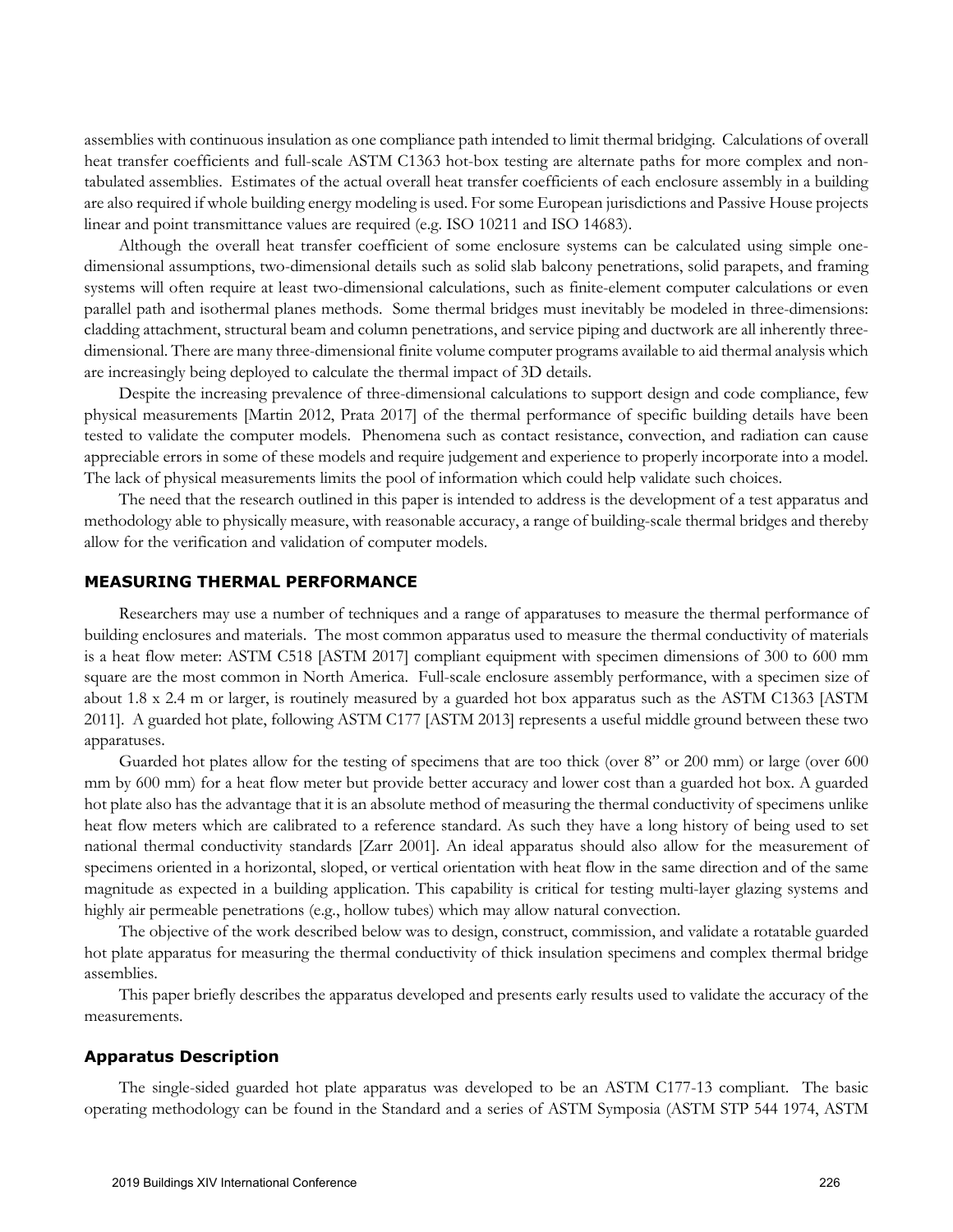STP 660 1983 ASTM STP 879 1985, ASTM STP 1116 1991, ASTM STP 1320 1997, ASTM STP 1426 2002) and will not be reviewed here.

A specimen size of 1.22 m x 1.22 m with a maximum thickness of about 400 mm was selected as the best compromise: a larger size would increase the effort of constructing and handling specimens while smaller sizes limit the possibilities to allow for a central full-scale thermal bridge to be measured accurately with reasonable edge losses. A meter area of about 405 mm square (16 in) was selected to ensure a size representative of most thermal bridges.



Figure 1: Schematic cross-section of apparatus.

Control of the test temperatures across the specimen close to actual service temperatures can be important for accurate and meaningful results [Schumacher & Straube 2017] because of temperature-dependent radiation, convection, and gas-conductivity impacts. The slope of the specimen and direction of heat flow can play an important role whenever natural convection may play a role [Lecompte 1990]. Hence, it was decided both to allow the rotation of the entire apparatus and to control the temperatures of both the hot and cold side over a wide range. The plates are returned to a horizontal position during specimen installation and removal to make

The hot plate and cold plate were comprised of 3 mm  $(1/8 \text{ in})$  and 6mm  $(1/4 \text{ in})$  thick aluminum plates respectively, both 1219 x 1219 mm in size. The hot side was the metered side and contained a separate square 404.8 mm (15 15/16 inches) meter plate from which the actual heat flow through the specimen was measured. The temperature of the entire hot plate (meter and side guards) was maintained by custom nickel-chrome electric resistance heaters. The heater was sized to cover the range of expected specimen conductances (0.1 to 2.0 W/m<sup>2</sup>K). The maximum design temperature was limited to 65 °C to prevent damage to polymeric insulators and insulations, but this is close to the highest temperature experienced by most enclosure assemblies.

The cold side temperature was maintained by pumping a heat transfer fluid through 3/8 in (9.5 mm) diameter copper tubing mechanical pressed to the plate and bonded with thermally conductive epoxy. By connecting the fluid to a circulating bath chiller, very tight  $(+/-0.2 \degree C)$  temperature control over a range of -40°C to over 60°C was achieved. This is close to the lowest temperature likely to be experienced by most enclosure assemblies. However, cold temperature operation below the dewpoint of the laboratory air requires care to avoid condensation: the cold plate and back guard plate are insulated with insulation that has a vapor impermeable and airtight aluminum foil facer which is sealed in an airtight manner to the sides to limit condensation.

A Campbell Scientific measurement and control logger embedded control logic and collect the signals from the 45 thermistors and voltage drop across power sense resistors. Control algorithms use the spatial average of numerous sensors to improve accuracy.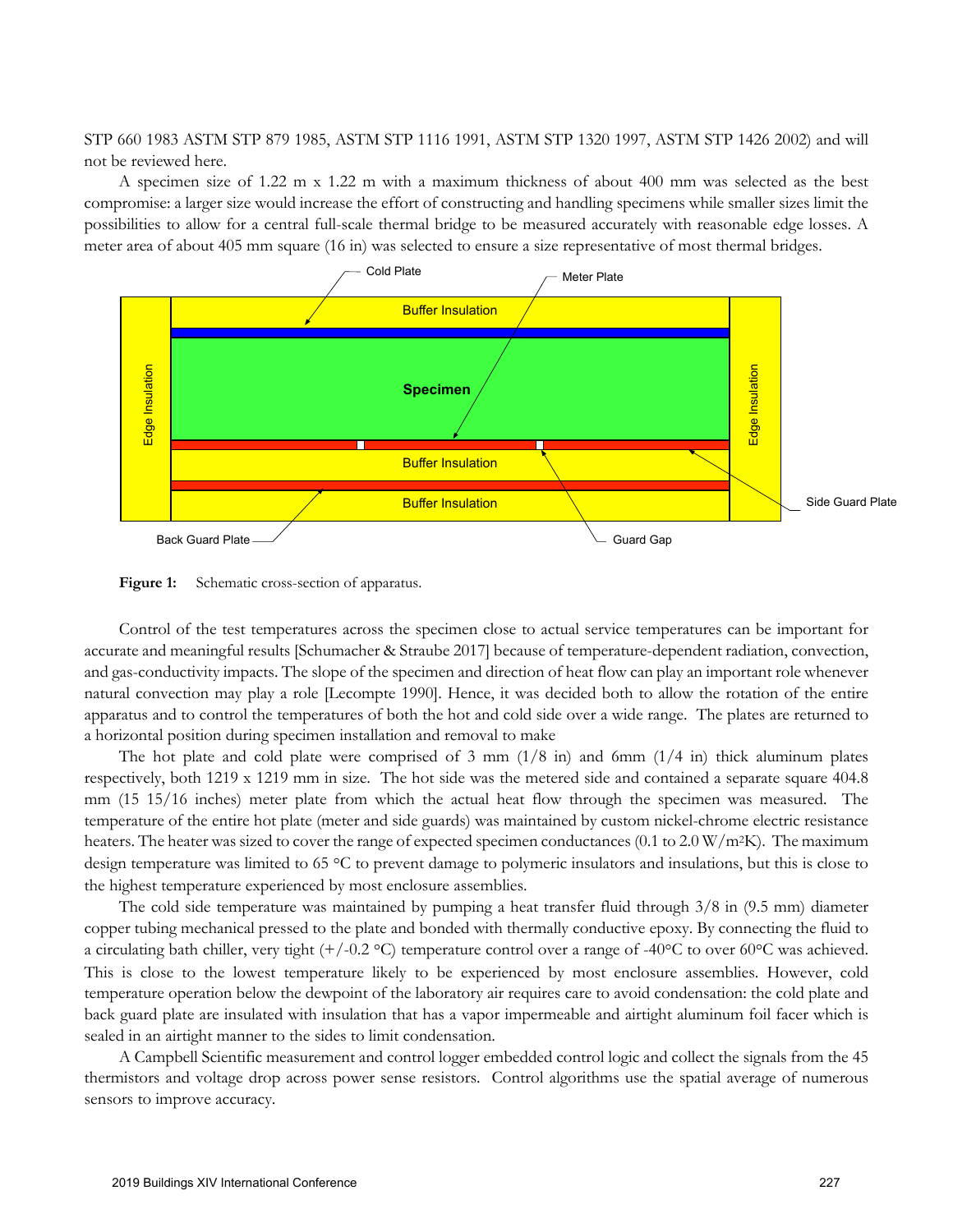The hot-plate temperature was controlled using a PID algorithm and time-proportional controlled solid-state power relays (i.e., Pulse Width Modulation). Power was measured using an array of precision resistors.

### **Edge Insulation**

A significant amount of calculations and simulations were undertaken to understand the impact of edge insulation on accuracy. Edge insulation is an important part of the guarded hot plate as it helps guard the entire specimen and plate stack from ambient temperatures. The mean temperature of the test is also important (Bode, 1985, Dubois & Lebeau, 2013, Eguchi 1985, Peavy & Rennex 1986), as it defines the difference between the test specimen and the laboratory temperature. Given the desire to test materials and specimen at a wide range of hot and cold plate temperatures (to mimic in-service temperatures) the impact of mean temperature on accuracy is also important. Using Therm 7.3, a series of simulations were conducted with a 406 mm (16 in) thick specimen, a temperature difference of 40°C, and a laboratory temperature of 20°C.



Figure 1 Predicted impact of mean temperature and edge insulation on accuracy.

The results (Figure 1) show that thick insulation specimen with even R-20 (RSI3.50) edge insulation will have over  $2\%$  error when the mean temperature is as low as 5°C. An edge insulation thickness of 3 in (76 mm) with a  $\frac{1}{2}$  in plywood casing was chosen with an R-value of about R-12 (RSI2.11) with the understanding that thinner insulation specimen will have much lower errors. When accuracy is needed and temperature effects are small, the testing should be conducted at a mean temperature of close to the ambient laboratory temperature. This may involve placing the entire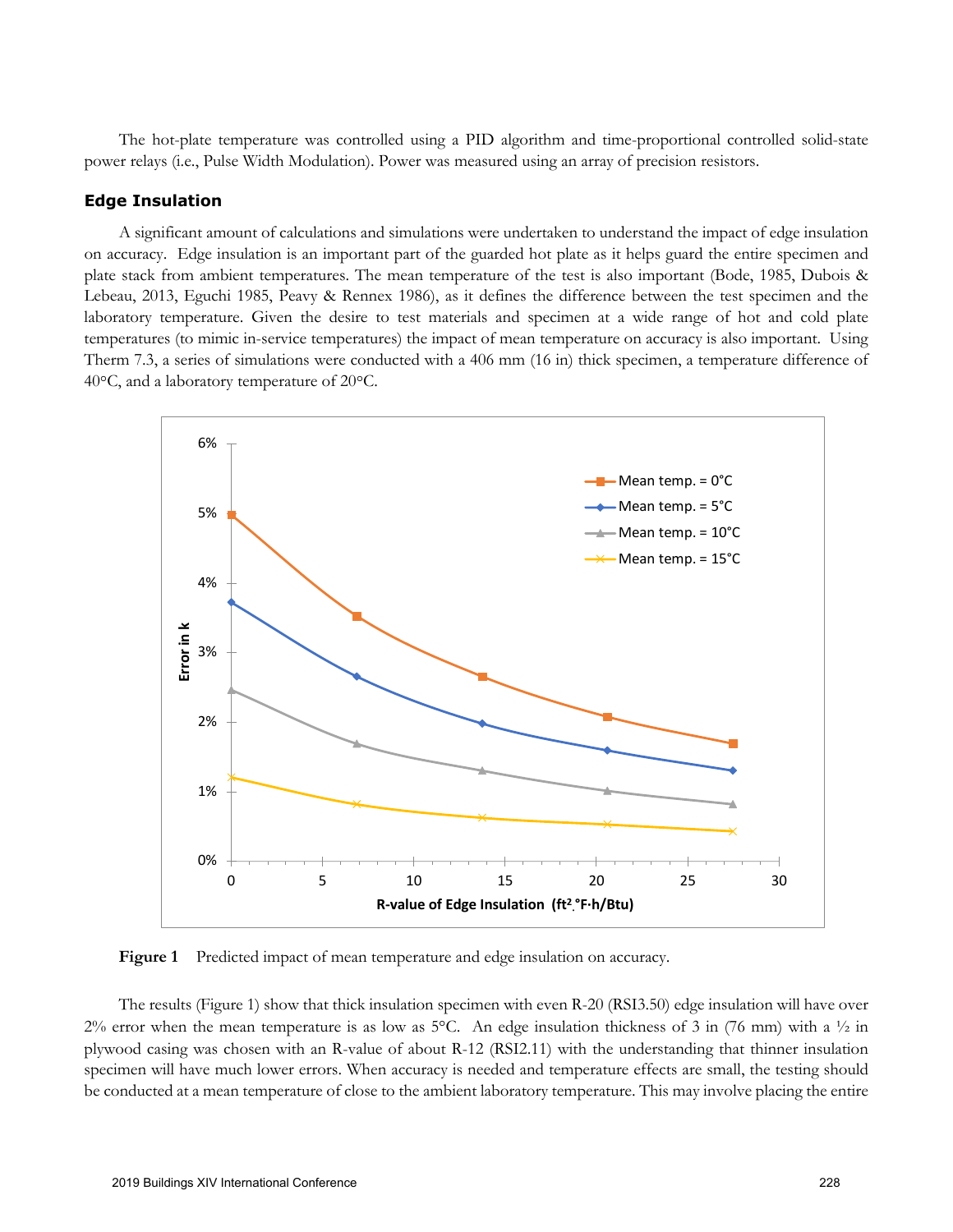apparatus in a conditioned chamber held at the desired mean temperature.

### **Material Validation Measurements**

As part of the commissioning process insulation specimen of three thicknesses were measured and compared to results in a calibrated heat flow meter. A 3 in (76mm), 6 in (162mm), and 9 in (229mm) thick specimen comprised of layers of 3 in (76mm) thick nominal 64 kg/m<sup>3</sup> (4 pounds / cubic foot) density stonewool were tested in the new apparatus at different temperature conditions and compared to the results of an ASTM C518 heat flow meter calibrated to a NIST specimen (and hence presumed to be accurate to better than about 2%). The 6 in (152mm) and 9 in (229mm) thick specimens were created by stacking two and three layers, respectively, on top of one another. All of the specimens were created from the same three pieces of the stonewool insulation measuring 4 ft(1219mm) square. As these specimens are too large to test in the heat flow meter apparatus (HFM), 12" by 12" (305mm by 305mm) sections were cut from the center of each piece and tested individually in the heat flow meter. The thermal conductivity was recorded in the HFM for a range of mean temperatures and used to produce a temperature-dependent thermal conductivity relationship. The conductivity of the specimen tested were then adjusted to provide a result at the same mean temperature.

| Test<br>No.    | Cold<br>Plate<br>Temp.<br>$(^{\circ}C)$ | <b>Hot Plate</b><br>Temp.<br>$({}^{\circ}C)$ | Meter<br>Plate<br>Power<br>(W) | Conductivity<br>from HFM<br>(W/m·K) | Measured<br>C <sub>177</sub><br>(W/m·K) | <b>Difference</b> | $\frac{0}{0}$<br><b>Difference</b> |
|----------------|-----------------------------------------|----------------------------------------------|--------------------------------|-------------------------------------|-----------------------------------------|-------------------|------------------------------------|
| 3A             | $-14.38$                                | 23.32                                        | 3.0071                         | 0.03695                             | 0.03658                                 | $-0.00036$        | $-0.98%$                           |
| 3B             | 10.02                                   | 37.820                                       | 2.3549                         | 0.03889                             | 0.03886                                 | $-0.00004$        | $-0.09\%$                          |
| 3C             | 29.43                                   | 57.220                                       | 2.4615                         | 0.04083                             | 0.04063                                 | $-0.00021$        | $-0.50\%$                          |
| 6A             | 9.980                                   | 37.820                                       | 1.1994                         | 0.03904                             | 0.03978                                 | 0.00074           | 1.89%                              |
| 6 <sub>B</sub> | 29.431                                  | 57.220                                       | 1.2648                         | 0.04099                             | 0.04202                                 | 0.00103           | $2.52\%$                           |
| <b>9A</b>      | 9.937                                   | 37.820                                       | 0.80717                        | 0.03903                             | 0.03971                                 | 0.00068           | 1.75%                              |
| 9B             | 29.444                                  | 57.220                                       | 0.85765                        | 0.04097                             | 0.04236                                 | 0.00139           | $3.39\%$                           |

**Table 1. Guarded Hot-plate versus Heat Flow Meter Comparison.** 

The results in Table 1 (where the test number prefix is thickness in inches) suggest good agreement for the 3 in (76 mm) specimen and reasonable agreement for the thicker specimen. It is expected that error at mean temperatures much different than the lab temperature would increase (see above), but the size of the increase was larger than expected. Subsequent assessment suggests that the thickness measurement in the large-scale format plays an important role, as it is difficult to accurately measure the specimen thickness in the middle of the assembled specimen over the meter plate and to ensure proper contact of the layers over the entire  $1.44 \text{ m}^2 (15.5 \text{ ft}^2)$  specimen area.

# **MEASUREMENT OF THERMAL BRIDGES**

Guarded hot plates are not typically designed to test specimens that are non-homogenous such as specimens containing thermal bridges. Non-homogenous specimens mean non-uniform heat flow which is traditionally avoided in guarded hot plate apparatuses. Non-uniform heat flow means that specimen temperatures at the surface of the plates are not uniform causing the task of accurate temperature measurement to be difficult (Larson 1985). Ideally, thermistors would be placed at the locations of average hot or cold side temperature, but this is very difficult to implement due to the complexity of three-dimensional thermal bridges.

In service, the surface temperature at a thermal bridge will vary from the adjoining assembly. Figure 2 schematically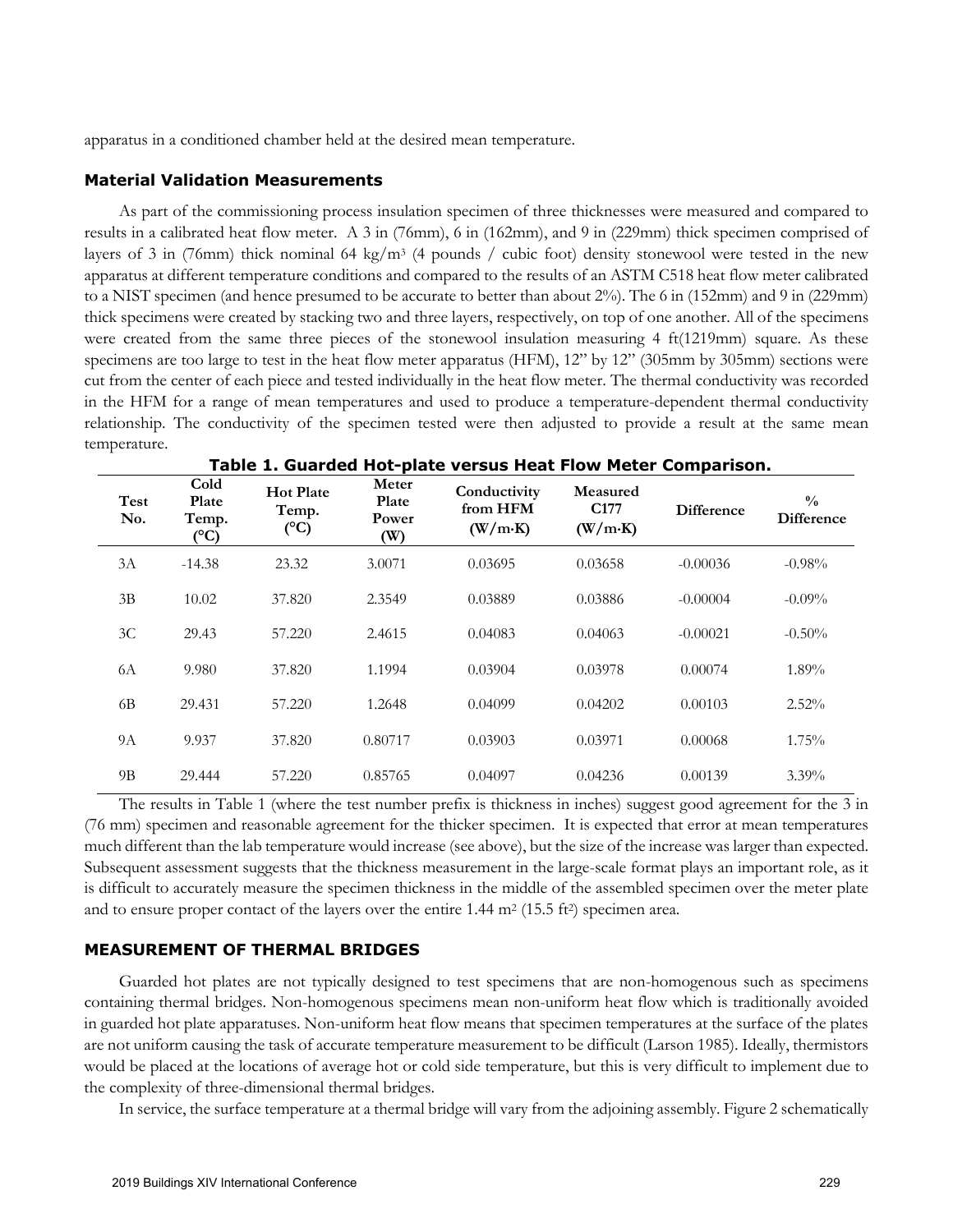plots the temperature for the case when it is colder on the exterior. This surface temperature difference would be eliminated by a perfectly functioning C177 device, as the design attempts to ensure that the entire plate experiences the same temperature via the use of thick highly conductive aluminum plates and closely spaced and regulated temperature heater wires and chilling tubes. When calculating heat transfer it is common to apply a heat transfer coefficient to the interior and exterior of the entire enclosure surface to capture the resistance to heat flow from the air and room/outdoors to the adjoining enclosure by convection and radiation. When modeling thermal bridges, the heat transfer coefficient is often assumed to be constant and equal to standard values [ASHRAE 2017, ISO 2017] although larger and more significant thermal bridges will have different, and often slightly larger coefficients (because radiation and convection transfer does not increase linearly with temperature difference).



**Figure 2**: Example surface temperature variation at thermal bridge in plan and section (Straube & Burnett 2005).

To physically represent the airfilm resistance in the C177 apparatus, a thin layer of closed-cell polyethylene foam sheet was used. By measuring a stack of specimen using an ASTM C518 heat flow meter (HFM) apparatus it was found that two layers of commercially-available 3/32 in (2.4mm) closed-cell polyethylene foam had an RSI-value of 0.10 m<sup>2</sup>K/W (R-0.58 hr·ft<sup>2·°</sup>F/Btu). Hence, two layers have a resistance close to the interior air film resistances in service, and one layer of foam was used to represent the exterior film. Modelling and measurements showed that this level of resistance will approximate the realistic temperature drop experienced at the interior of thermal bridges while also maintaining uniform temperatures of the hot and cold plates. A surface-to-surface U-value can be calculated by subtracting the thermal resistance of the foam, and thicker layers of foam can be added to test lower surface heat transfer coefficients.

Another issue to be resolved in two-dimensional (linear) thermal bridges is the size of the thermal bridge in the test specimen relative to the size of the meter plate. One researcher suggests that the thermal bridge specimen should equal in size to the meter area with the guard sections composed solely of insulation of equivalent thickness (Salmon, 2001). This approach does reduce edge losses but does not provide a useful measurement of a thermal bridge since the heat flow at the boundaries of the meter area are not consistent with the heat flow in the middle of the meter area. A better solution is to extend the thermal bridges outside of the meter area to ensure heat flow conditions are as uniform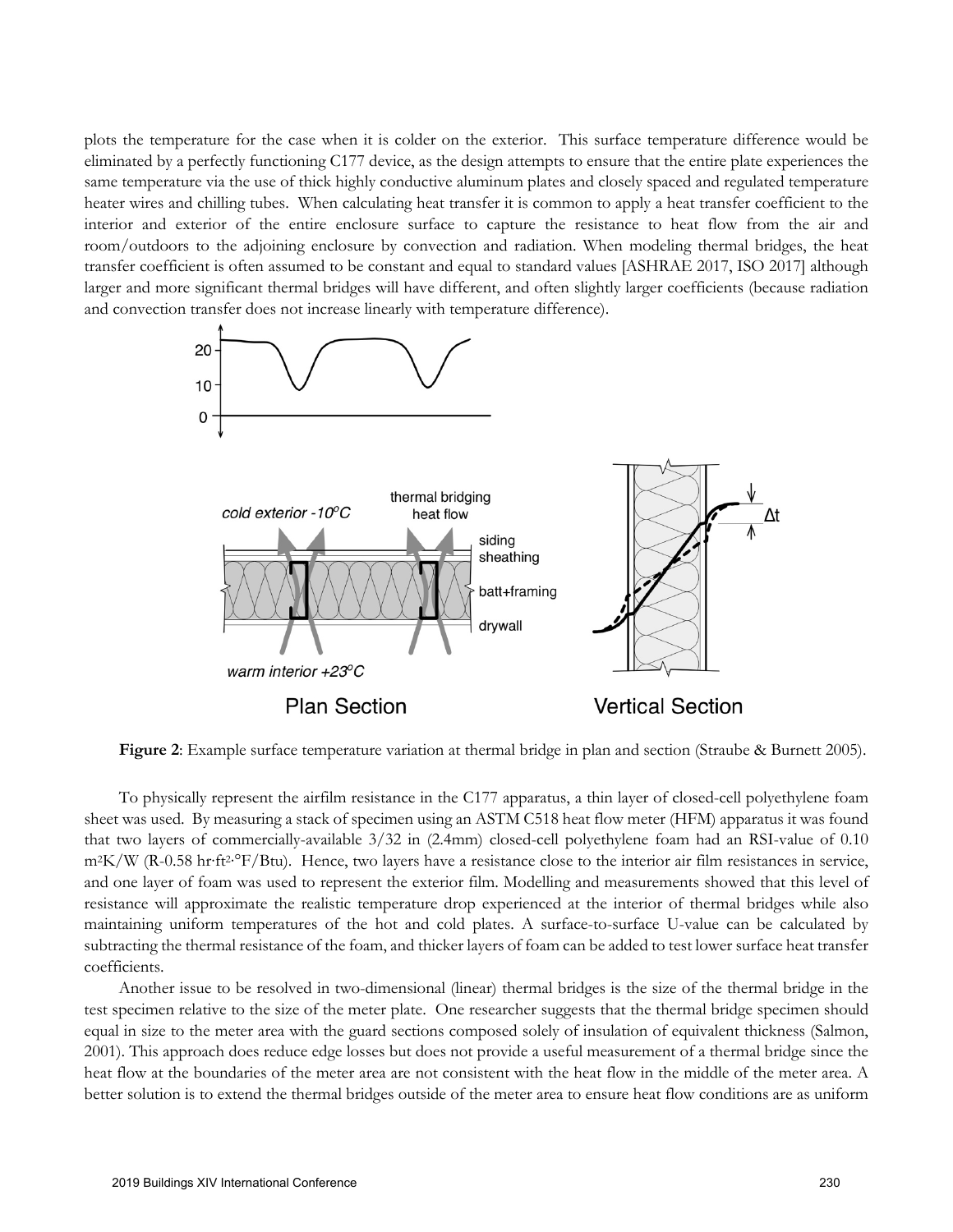possible within the meter area but not too far that edge loss errors become a concern. Three-dimensional (point) thermal bridges can be simply centered on the meter plate (provided of course that the bridge is smaller).

### **Thermal Bridge Test Validation**

An initial test of the apparatus was devised to confirm the measurement ability of the apparatus (Figure 3). Three variations were tested. The test specimens replicate a wall section with gypsum board on the interior  $(k=0.1465 \text{ W/m} \cdot \text{K})$ , plywood on the exterior (k=0.0874 W/m×K), and insulation in the stud cavity. Three specimens were tested: an assembly with a wood stud (k=0.1351 W/m·K), an assembly with a steel Z-girt (assumed k=50 W/m·K), and an assembly with no thermal bridge penetrating the main insulating layer. The same materials were used in each test with the exception of the steel or wood.

The gypsum board and plywood measured 32 in (813mm) square and the wood stud was 32 in (813mm) long. This created a 32 in (813mm) square specimen surrounded with 8 in (406mm) of guard insulation. The wood stud was cut down to 3 in x 1.5 in (76mm x 38mm) so that it could be placed within the same insulation specimen from the validation testing. The perimeter used stonewool insulation as a guard.



**Figure 3:** Linear thermal bridge specimen, showing wood stud.

The steel Z-girt specimen was identical to the wood stud specimen but incorporated a 20-gauge Z-girt (3 in or 76mm) web and 1.5 in (38mm) flanges in place of the wood stud. A steel Z-girt was used instead of a steel stud because it is easier to implement without the complexity of air voids caused by C-shapes.

For comparison of the measured results to modelling the three tests specimens were modelled in THERM 7.3 and their total thermal conductance was calculated.

To create a representative model, the materials in the specimens were measured in the heat flow meter to provide accurate values for the thermal conductivities for the materials in the models (listed above). The thermal conductivities of the materials are temperature dependent and the thermal conductivity of each material was reported based on the average temperature it experienced during the guarded hot plate testing. The specimens used to measure the thermal conductivity of the foam, gypsum board, and plywood in the heat flow meter consisted of multiple layers of each material for better measurement. The wood stud was measured in the heat flow meter by gluing multiple studs together to form a block of wood.

The results from the guarded hot plate tests and the predicted thermal conductivities for the specimens from THERM 7.3 are presented in Table 2.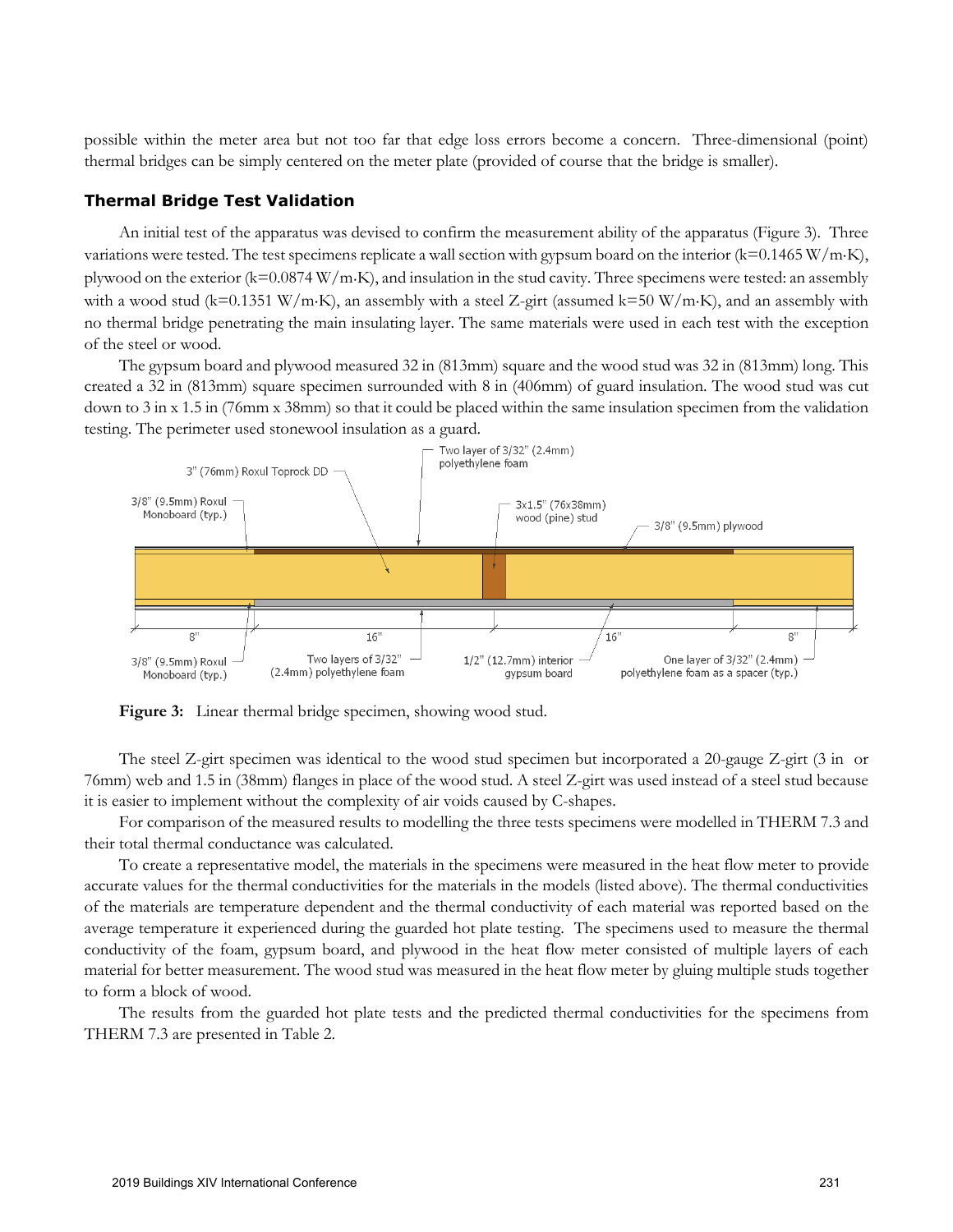| <b>Specimen</b>    | <b>Meter Plate</b><br>Power (W) | <b>Predicted U</b><br>THEN(W/m <sup>2</sup> K) | <b>Measured U</b><br>(W/m <sup>2</sup> K) | Difference<br>(%) |
|--------------------|---------------------------------|------------------------------------------------|-------------------------------------------|-------------------|
| no thermal bridge  | 1.963                           | 0.430                                          | 0.434                                     | .06               |
| wood stud<br>W/    | 2.285                           | 0.493                                          | 0.507                                     | 2.60              |
| steel Z-girt<br>W/ | 2.894                           | ).657                                          | 0.639                                     | $-2.73$           |

**Table 2 – Thermal Bridge Testing Results Compared to Computer Models.** 

From Table 2, it is shown that good agreement is observed between the measured and modelled thermal conductance of this simple thermal bridge. The measured thermal conductance for the specimen without a thermal bridge was closest to the predicted value (within about 1%) which was anticipated as it has no thermal bridge. The measured conductance for the steel Z-girt specimen was less than predicted. This observation is also explicable as the steel Z-girt is more influenced by contact resistances than the wood stud and the presence of contact resistances against the steel Z-girt is expected to cause a small underestimation in the thermal conductivity.

Subsequent work has investigated numerous cladding attachments and point thermal bridges. One such project is reported in these proceedings [DiPlacido et al 2019]. Future projects will investigate thermal bridges with air gaps (e.g. tubes) that may result in natural convection influences.

# **CONCLUSION**

The design and manufacture of an ASTM C177-compliant guarded hot plate apparatus has been described. The apparatus was intended to allow for the measurement of two- and three-dimensional thermal bridges as well as solid material specimens. Physical measurement of thermal bridges is important for validation of computer models (for which many assumptions must be made). Computer models and measurements defined the error that could be expected from the new apparatus due to mean temperature deviations from laboratory temperature and thick material specimens.

Measurements verified that the apparatus was capable of good accuracy when measuring previously characterized insulation specimens of 76 mm (3 in) to 229 mm (9 in) thickness.

A methodology was developed to test thermal bridges in the lab. An interior and exterior insulation layer is applied to the specimen to represent the surface film resistance and thereby allow for realistic temperature deviations at the surfaces of the thermal bridge. Two simple linear thermal bridges were tested and compared to two-dimensional models and showed excellent agreement.

Future work will investigate point thermal bridges, and those with air gaps that may result in natural convection influences.

# **REFERENCES**

ASHRAE. (2017). *ASHRAE Handbook—Fundamentals*. Atlanta: ASHRAE.

ASTM International. (2011). *ASTM C1363-11 Standard Test Method for Thermal Performance of Building Materials and Envelope Assemblies by Means of a Hot Box Apparatus*. West Conshohocken, Pennsylvania.

ASTM International. (2013). *ASTM C177-13 Standard Test Method for Steady-State Heat Flux Measurements and Thermal Transmission Properties by Means of the Guarded-Hot-Plate Apparatus.* West Conshohocken, Pennsylvania.

ASTM International. (2017). *ASTM C518-17 Standard Test Method for Steady-State Thermal Transmission Properties by Means of the Heat Flow meter Apparatus*. West Conshohocken, Pennsylvania.

Bode, K. H. (1985). Thermal Conductivity Measurements with the Plate Apparatus: Influence of the Guard Ring Width on the Accuracy of Measurements. *Symposium on Guarded Hot Plate and Heat Flow Meter Methodology*, ASTM STP 879, pp. 29- 48.

DiPlacido, A., Brown, B. Thermal Evaluation of Masonry Anchor and Shelf Angle Support for Exterior-Insulated Walls. *Proc of Buildings XIV*, Clearwater, FL, December 2019.

Dubois, S. & Lebeau, F. (2013). Design, construction and validation of a guarded hot plate apparatus for thermal conductivity measurement of high thickness crop-based specimens. *Materials and Structures*, 48, pp. 407-421.